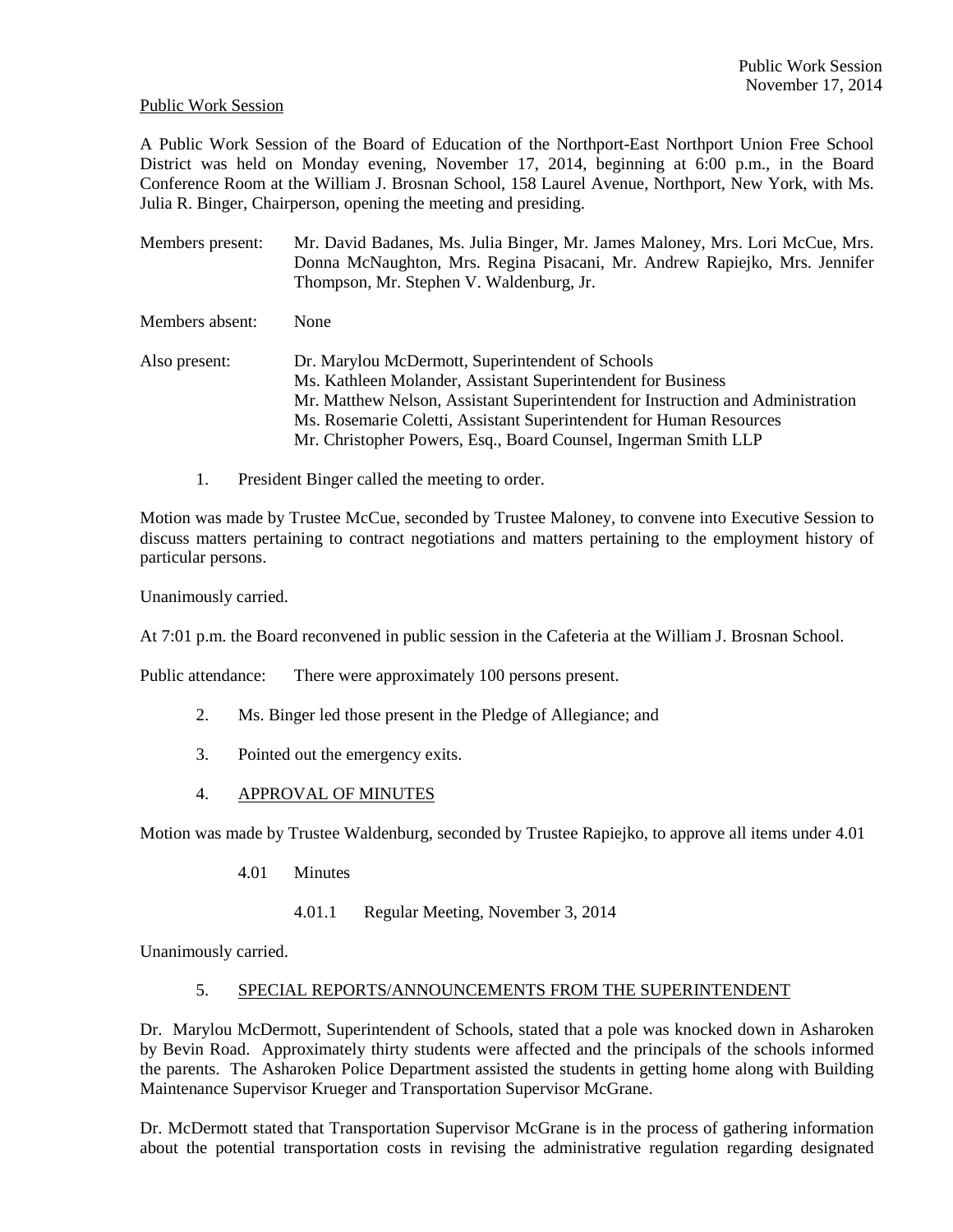school entrances. The information should be available in approximately one month.

Dr. McDermott read a letter from the American Association of Teachers of Spanish and Portuguese commending Ms. Jennifer Nesfield, District Chairperson of World Languages and ESL, for a workshop she presented at their Long Island Chapter Fall Conference.

5.01 Accomplishments of Staff and Students

 5.01.1 Ms. Jennifer Nesfield, District Chairperson of World Languages and ESL, introduced the following students who tested proficient on the New York State English as a Second Language Achievement Test (NYSESLAT) and have successfully completed their ESL coursework:

Denisabell Aguirre, Lindsay Avila-Abad, Jefferson Betancourth, Erica Benavidez, Jennifer Benavidez-Yanes, Jessica Bonilla-Hernandez, Ara Cho, Elisabeth Cho, Skyla Fabbricante, Evan Liu, Darwin Martinez, Heather Ortiz-Garcia, Christopher Pereira, Chia-Ling Pidd, Emely Rodriguez Abarca, Kumail Syed, Isabella Terrones-Nunez, Filippo Trevisin, Christopher Velasquez

 5.01.2 Ms. Robin Rann, District Chairperson of Mathematics, introduced Adam Change, Mathematics Department Student of the Month.

Ms. Rann stated that Adam is a young man of considerable ambition demonstrating superior problem solving skills and passion for the discipline through his advanced mathematics coursework. He has consistently approached the curriculum with determination, deep analysis, and creative insight. Adam's academic journey through Northport's schools has stretched well beyond the boundaries of the classroom, and has been abundant with honors and achievements reflecting his commitment to academic excellence and his passion for learning. His accomplishments include medal performances in the Long Island Math Fair, high level standings in the Suffolk County Mathematics Competition, and Top Scorer recognition in Mathletes competitions. Ms. Rann noted that Adam is an exceptional student who challenges the highest rigor possible. He will graduate in June with the prestigious International Baccalaureate Diploma after having satisfied the demanding requirements of the program, including the 4,000 word extended essay on the subject of mathematics. Adam plans to study neuroscience or neurobiology upon graduation. Adam's participation in the Science and Research Awareness Series at the National Youth Leadership Conference further solidified his interest in the field of medicine.

President Binger and Superintendent McDermott congratulated Adam on his fine achievements and presented him with a commendation from the Board.

 5.01.3 Ms. Jennifer Nesfield, District Chairperson of World Languages and ESL, introduced Victoria Conde, World Languages Department Student of the Month.

Ms. Nesfield stated that Victoria is a stellar student who has distinguished herself not only in the classroom but in the Northport Community. She has a natural aptitude for language and consistently challenges herself to grow linguistically. Ms. Nesfield noted that given Victoria's love of languages, her ability to connect positively with her peers, and her desire to achieve, it is no surprise that this amazing young woman was inducted into the World Language Honor Society in October. Victoria not only has an interest in languages and world culture, but also in the areas of science and engineering. She is an IB diploma candidate and has consistently earned top grades in her IB Italian courses. In addition to her academic studies, she serves as the Honor Society Treasurer, participates in the Schools for Schools campaign, is a member of the Future Educators of America, and actively contributes to the Mid-Winter Night's Dream organization. Ms. Nesfield stated that it is evident that this young lady has a boundless source of energy and limitless potential. She loves helping others and has emerged as a leader in the school community.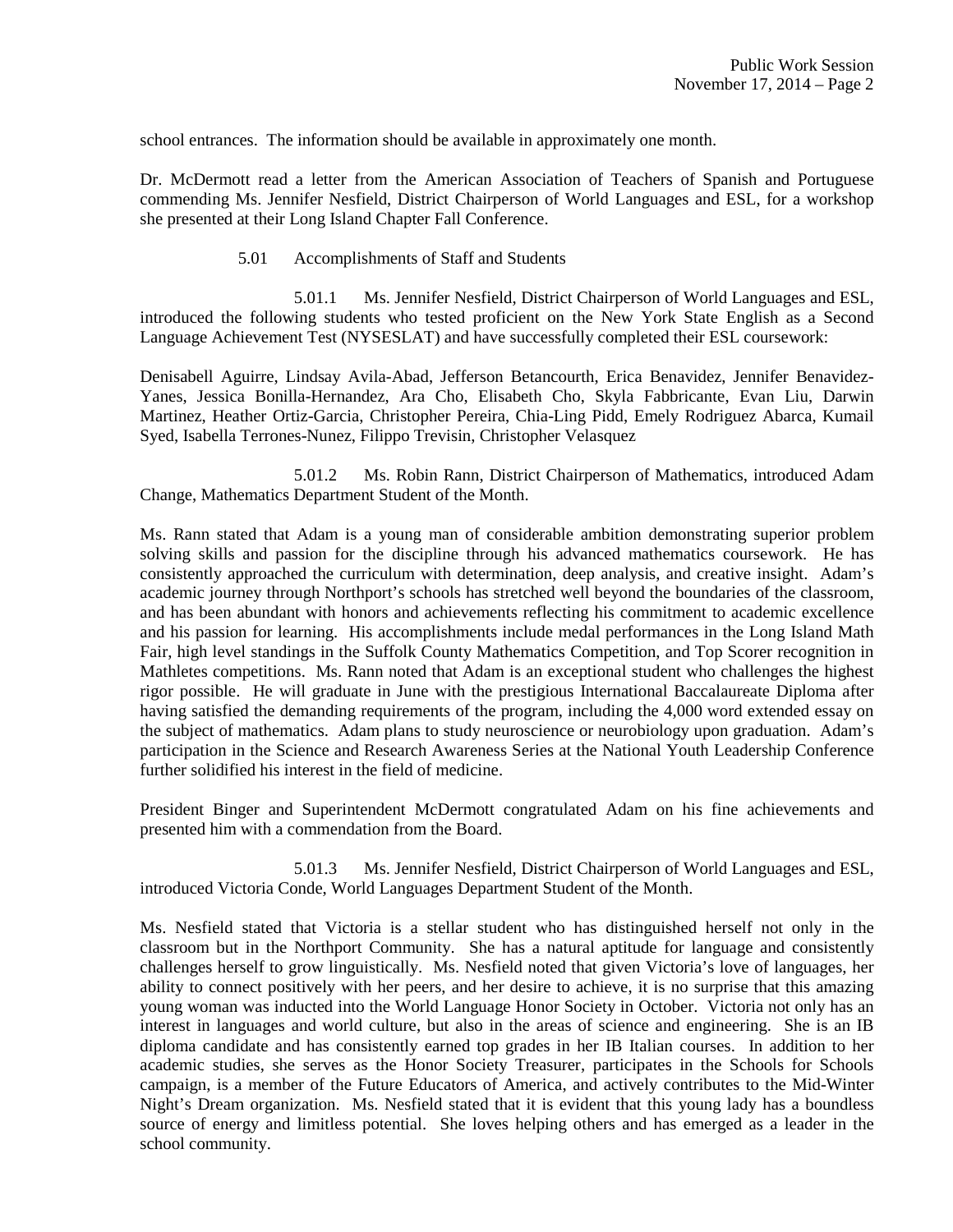President Binger and Superintendent McDermott congratulated Victoria on her fine achievements and presented her with a commendation from the Board.

 5.01.4 Ms. Jennifer Nesfield, District Chairperson of World Languages and ESL, introduced Chia-Ling Pidd, ESL Department Student of the Month.

Ms. Nesfield stated that Chia-Ling is an amazing young woman who has distinguished herself academically and has shown tremendous growth over the last three years. When Chia-Ling arrived from Taiwan three years ago, her English skills were quite limited, but she approached her study of English with zeal and tenacity, so much so that she completed the ESL program within two years. In addition to learning the English language, she has embraced American culture, and developed a strong sense of who she is and what she would like to achieve in the future. Her strong work ethic and natural abilities have helped her excel in all of her mainstream classes, including IB Music, AP Calculus, and Physics. Chia-Ling's conscientious and disciplined work habits extend beyond the classroom. In addition to her academic studies, she is an amazingly gifted musician playing both cello and piano. Ms. Nesfield noted that Chia-Ling is currently an active member of the Northport High School Symphony Orchestra and is a member of the Manhattan School of Music performance program where she attends classes on the weekends and performs with their honors orchestra. Ms. Nesfield stated that Chia-Ling is a source of pride for her family, the English as a Second Language Department, and Northport High School.

President Binger and Superintendent McDermott congratulated Chia-Ling on her fine accomplishments and presented her with a commendation from the Board.

 5.01.5 Mr. Dan McKeon, Northport High School Assistant Principal, introduced Jessica Camenzuli, Family and Consumer Sciences Department Student of the Month.

Mr. McKeon stated that Jessica is an intelligent, compassionate and creative young woman who has completed course work in Early Childhood Education, Family Dynamics, Literacy Lab and the college level course, Child Psychology and Development. She is currently enrolled in Early Childhood Education Planning and Administration where she plays an essential part in the management of the preschool classroom. Jessica serves as co-president of Northport High School's Future Educators Association. Jessica's meticulous nature and disciplined work habits are infused in to all she does. She is a hard working dedicated individual and her high level of commitment is rare in a young woman her age. Jessica has received honor roll every quarter in high school and is ranked 15<sup>th</sup> in the senior class. After school she volunteers as a Special Olympics Coach, she is a Junior Volunteer at Huntington Hospital, and she also volunteers at the Northport Library. Mr. McKeon stated that Jessica is a talented, creative, self-assured assistant in the preschool classroom and is a wonderful role model and mentor to the high school students in the classroom and during FEA activities. Jessica hopes to attend Boston College next fall and major in elementary education and minor in science.

President Binger and Superintendent McDermott congratulated Jessica on her fine accomplishments and presented her with a commendation from the Board.

 5.01.6 Ms. Robin Rann, District Chairperson of Mathematics, presented the 2014-2015 Mathematics Department Instructional Initiatives.

Ms. Rann reviewed the 2013-2014 Initiatives which included promotion and development of critical thinking and patient problem solving through Common Core tasks and collaboration; support of mastery learning and conceptual understanding through distributed practice (spiraling); structured lessons to support students' engagement in and articulation of complex thinking, reasoning and argument, and collaboration with peers; and continued differentiation strategies to solidify understanding while maximizing instructional time.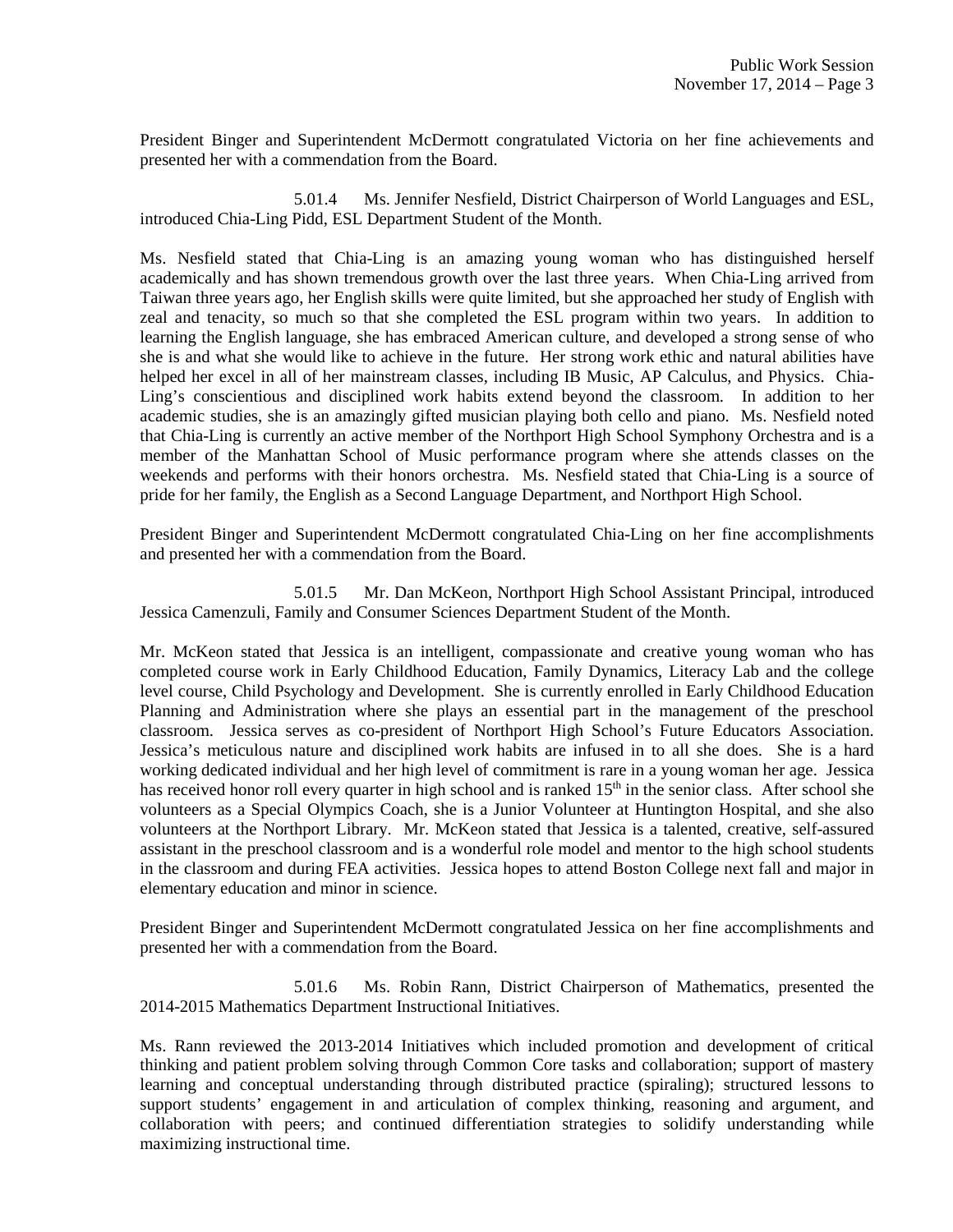The 2014-2015 Mathematics Initiatives include: use of data to inform instruction; provide a learning environment that promotes complex critical thinking and patient problem solving; design and delivery instruction that leads to deep understanding and mastery; and to provide and engage in professional development that supports the continued implementation of the Common Core Standards. Ms. Rann reviewed the Common Core initiatives in grades 3 through 8 and at the high school level.

Ms. Rann reviewed the assessment data for the Grade 3 through 8 Math Assessments; the Algebra I, Geometry and Algebra2/Trig Regents; the AP Calculus AB, AP Calculus BC, AP Statistics and AP Computer Science test; and the International Baccalaureate performance in Math Studies and Math Standard Level.

There was a discussion regarding computer science, acceleration courses, test refusals, and Common Core readiness.

The Board thanks Ms. Rann for her informative presentation.

5.01 For Information: Upcoming Meetings

The President of the Board reviewed the upcoming Board of Education meetings scheduled for December 8<sup>th</sup>, January 12<sup>th</sup> and January 26<sup>th</sup>.

### 6. COMMUNICATIONS

There were no communications to the Board.

# 7. PUBLIC PARTICIPATION

| Name                    | Comment                                                                                                                                                                                                                                                                                                                                                                                                                                                       |
|-------------------------|---------------------------------------------------------------------------------------------------------------------------------------------------------------------------------------------------------------------------------------------------------------------------------------------------------------------------------------------------------------------------------------------------------------------------------------------------------------|
| Robyn Carlson<br>Parent | Stated that she received information from her FOIL request regarding bus<br>usage to Ocean Avenue Elementary School and observed the bus drivers<br>pulling up further to the entrance of the school. Ms. Carlson stated that<br>she is surprised that the designated entrances are still in effect since the<br>entrance is at the front of the school. Ms. Carlson requested that the<br>official entrances to the school be changed to the front entrance. |
| Joann Cosgun<br>Parent  | Stated that the back entrance to East Northport Middle School does not<br>have security, the back path entrance to the school has no lights, and after<br>contacting transportation there are only 25 students on the bus. Ms.<br>Cosgun again requested that her child be allowed to take the bus.                                                                                                                                                           |

Dr. McDermott stated that Mr. Pat DeStefano, East Northport Middle School Principal, will get back to Ms. Cosgun regarding the security at the middle school.

| Debbie Ronan | Asked what is being done during this school year and next school year    |
|--------------|--------------------------------------------------------------------------|
| Parent       | about the decreased instructional time for the kindergarten students now |
|              | that the kindergartners eat lunch in school.                             |

Dr. McDermott stated that it will be tough to make up the time and the elementary principals are meeting on December 3rd to discuss this topic.

Ms. Kathleen Molander, Assistant Superintendent for Business, stated that BOCES has approximately 90% of the information that is needed to complete the feasibility study for full day kindergarten and that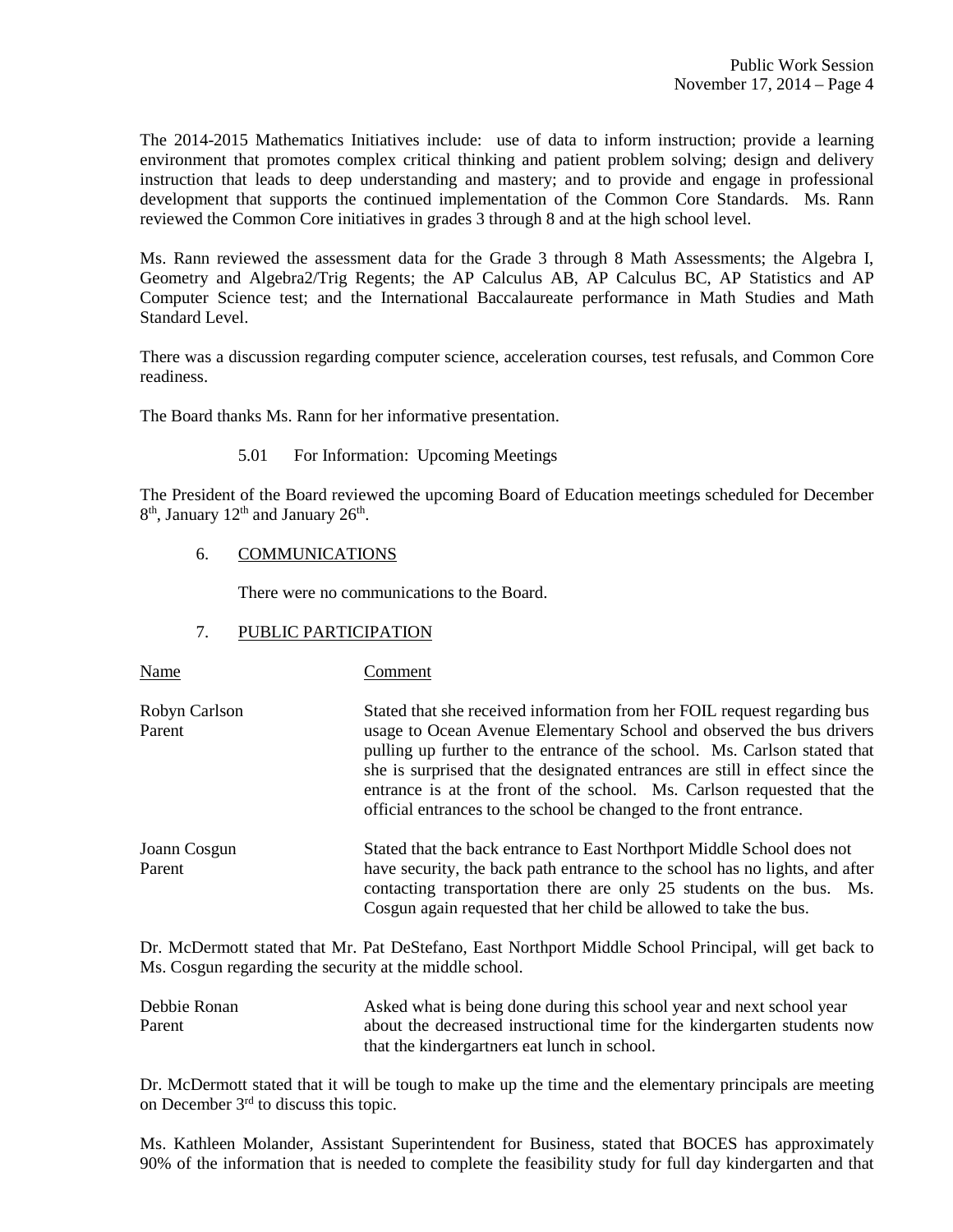the District probably won't have the report until well after the new year.

# 8. PUBLIC WORK SESSION

8.01 Discussion of the following Board of Education Policy:

 8.01.1 #2300 – "Board of Education Meetings – Types, Agenda, Procedures and Minutes" (#2400 – revised policy)

The Board discussed revised policy #2400 and requested changes to the following sections: I. Annual Organization Meeting #2, #10, #12 and #13; II. Regular Meetings time change to 7:00, remove Monday and add two meetings a month; III. Special Meetings change request by three members of the Board; Agenda for a Regular Meeting clarification of communications placed on an agenda, the order of business adding an additional public participation regarding agenda items only; time limit of public participation; and minutes delivered to Board members within 14 calendar days after the meeting.

At 10:30 p.m., motion was made by Trustee Waldenburg, seconded by Trustee Badanes, to extend the meeting.

Counsel Powers will reviewed the Board revisions to the policy and forward a revised copy for the Board's review.

Unanimously carried.

Motion was made by Trustee McCue, seconded by Trustee Maloney, to approve all items under 9. and 10.

#### 9. SUPERINTENDENT'S REPORT, GENERAL – FOR BOARD ACTION

- 9.01 Receiving for a second reading and adopting the following textbook:
	- 9.01.1 CJ9014, Fagin, Pearson, Criminal Justice, Grades 9-12

## 10. SUPERINTENDENT'S REPORT, FINANCIAL – FOR BOARD ACTION

10.01 Receiving the following donations to the District:

 10.01.1 A Casio keyboard and Acoustic Guitar from Mrs. Edlee Banks, value estimated by the donor to be approximately \$200.00

 10.02 Approving the annual membership dues in the New York State School Boards Association in the amount of \$11,782 for 2015

#### 11. UNFINISHED BUSINESS

Trustee Thompson stated that when she attended the New York State Schools Boards Association Annual Convention in October she attended several seminars including a law seminar, a seminar for developing tools for effective evaluations of superintendents, and a seminar about open meetings and the Committee on Open Government. Ms. Thompson stated that the meetings should be conducted as transparent as possible and the community should be provided with as much information as possible. Ms. Thompson stated that e-mails are subject to FOIL as well as personal accounts.

President Binger announced that the Board received the draft survey regarding the Superintendent Search and asked for the Board's approval.